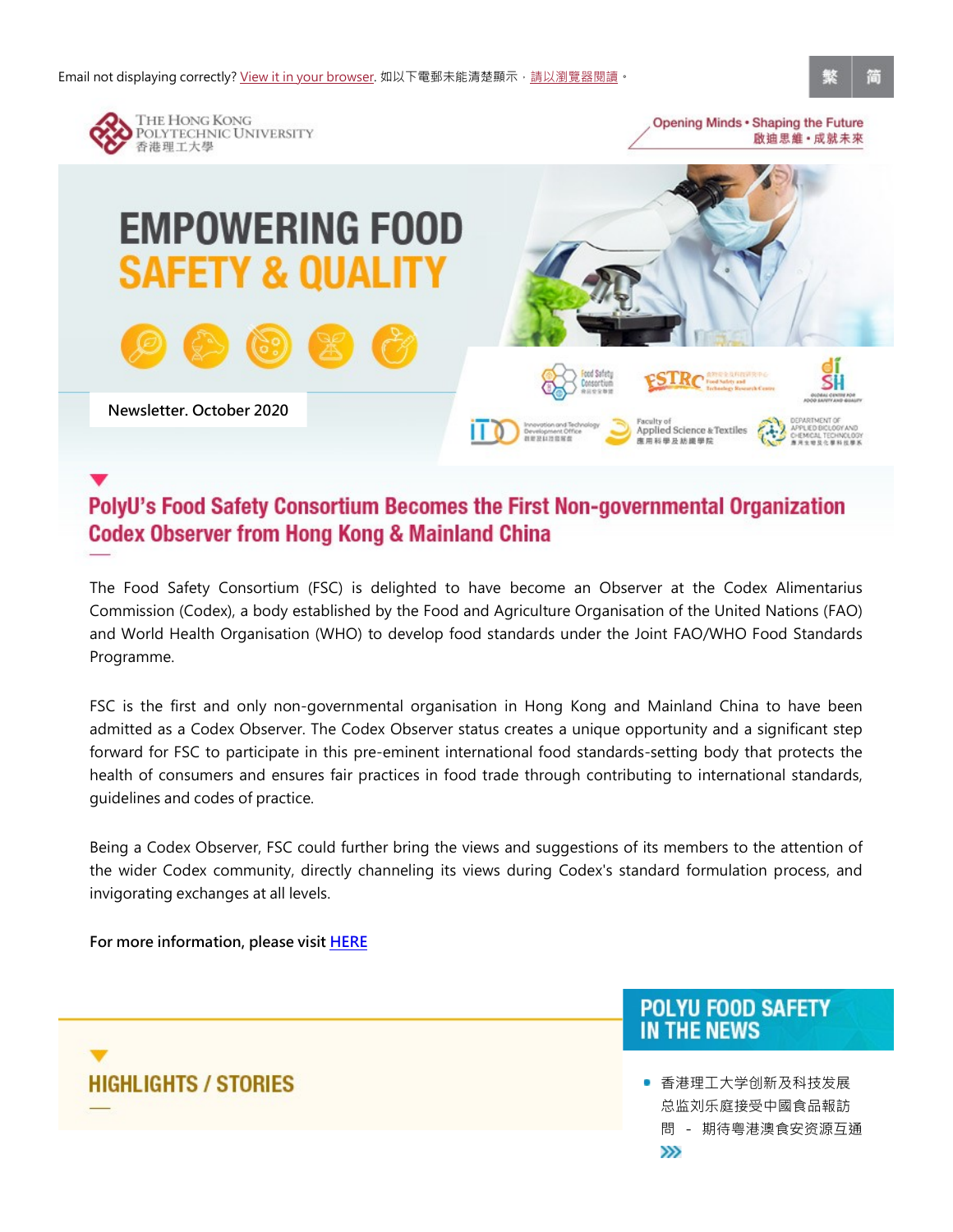Quality (CIFSQ) Conference + Expo 2019 >>>





University with PolyU Becoming Full Investment in Food Research





Safety, Everyone's Business

Summit - Bologna, Italy



# **RESEARCH & INNOVATION**

PolyU

ps nano-encapsulation for enhancing DHA absorotion 里大研發納米包膜提升 DHA 吸收

- 壞機率
- 理大食安聯盟研AI 預測食品變<br>壞機率 2>><br>理大獲研資局批540萬元 研為<br>每件食品加射頻標籤、保食品<br>每件食品加射頻標籤、保食品 ● 理大獲研資局批540萬元 研為 每件食品加射頻標籤、保食品 安全》》
- 「信佳城市綠⾊耕種研究實驗 室」啟用>>>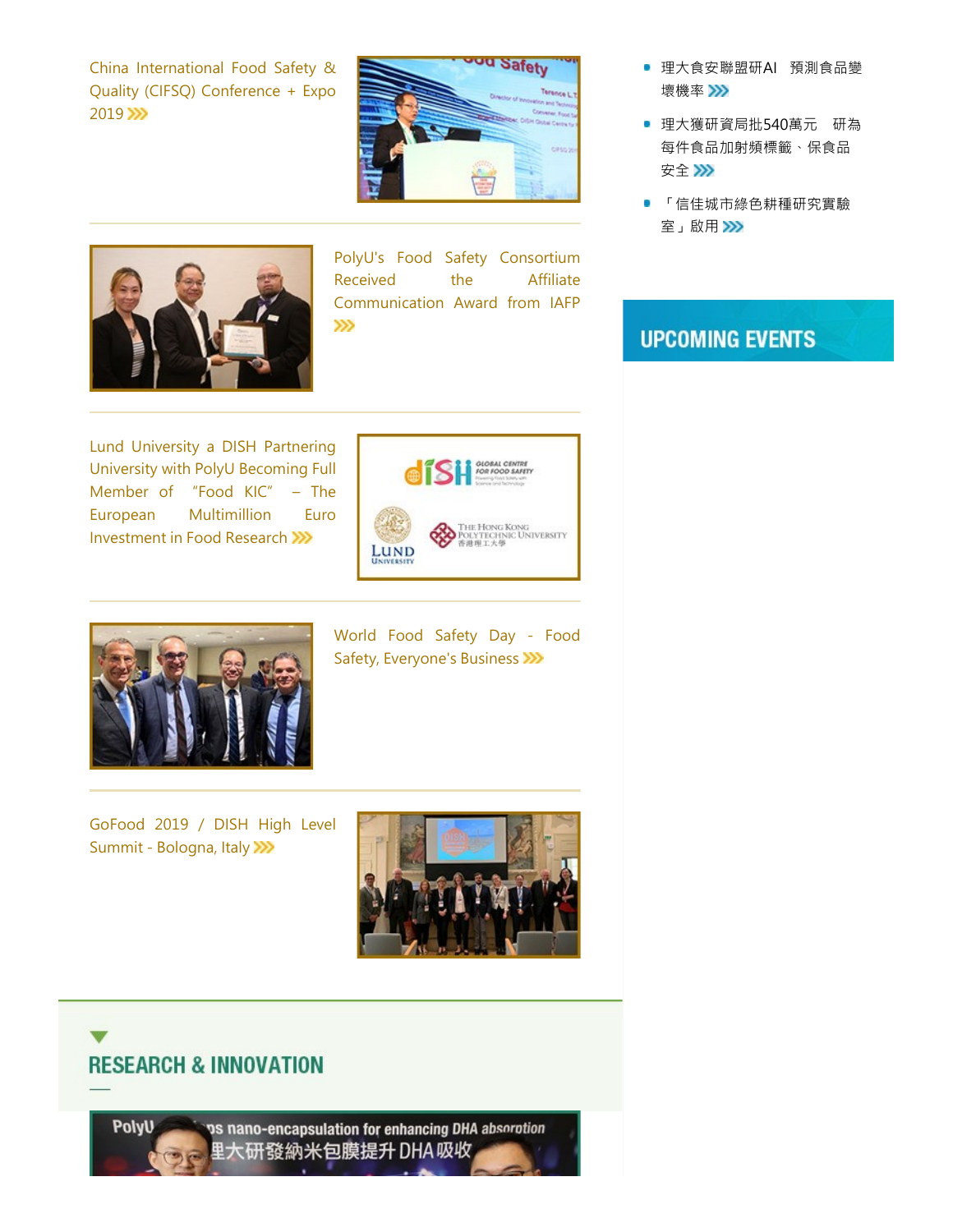

Absorption for Early Brain Development >>>>



PolyU develops rapid authentication method of Chinese medicines >>>>

Kong

Nutrition (Justice excellence and the United States Food shares) with the antitrement of excellence external and the analysis of Collaborated with the John Institute for Food Safety and Applied Nutrition (JUESAN) jointly o FOCUS CHECK CHECK CHECK CHECK CHECK CHECK CHECK CHECK CHECK CHECK CHECK CHECK CHECK CHECK CHECK CHECK CHECK CHECK CHECK CHECK CHECK CHECK CHECK CHECK CHECK CHECK CHECK CHECK CHECK CHECK CHECK CHECK CHECK CHECK CHECK CHECK Maryland, The Hong Kong Polytechnic University (PolyU) is going to **ABOUT US** provide science-based food safety training courses in Hong Kong. The first open course on risk analysis will be launched in December 2019. **FOOD SAFETY PROGRAMMES**<br>
Propyl and Joint Institute for Food Safety and Applied Nutrition<br>
Propyl and Joint Solicity risk analysis course in Hong<br>
SuperCelliborated with the Joint Institute for Food Safety and Applied<br>
Sc THE FORT TUNED FOR STAT TUNED FOR STAT TUNED FOR STAT TUNED FOR COLLED TO A COLLED THAT INTEREST (UIFSAN), a centre of excellence established by the United States Food Safety and Applied Nutrition (JIFSAN), a centre of exc

### MSc in Global Food Safety Management and Risk Analysis

science/ technology graduates who want to develop their expertise in the technologies, with timely and



- with IAFP in Hong Kong
- Virtual Conference<br>
PolyU to host The 5th Asia-<br>
PolyU to host The 5th Asia-<br>
Pacific Food Safety<br>
International Conference<br>
with IAFP in Hong Kong<br>
PolyU will join the China<br>
International Food Safety &<br>
Quality (CIFSQ) C Virtual Conference<br>
International Conference<br>
International Conference<br>
With IAFP in Hong Kong<br>
PolyU will join the China<br>
International Food Safety &<br>
Quality (CIFSQ) Conference<br>
2020 (November 4-5, 2020,<br>
Shanghai), Prof Virtual Conference<br>
PolyU to host The 5th Asia-<br>
Pacific Food Safety<br>
International Conference<br>
with IAFP in Hong Kong<br>
PolyU will join the China<br>
International Food Safety &<br>
Quality (CIFSQ) Conference<br>
2020 (November 4-5 Virtual Conference<br>
2020 (November 4-5, 2020, 2020, 2020, 2020, 2020, 2020, 2020, 2020, 2020, 2020, 2020, 2020, 2020, 2020, 2020, 2020, 2020, 2020, 2020, 2020, 2020, 2020, 2020, 2020, 2020, 2020, 2020, 2020, 2020, 2020, 20 Shanghai) , Prof. Terence Lau of PolyU will speak on Day-1 Example 12<br>
Mirtual Conference<br>
PolyU to host The 5th Asia-<br>
Pacific Food Safety<br>
International Conference<br>
with IAFP in Hong Kong<br>
PolyU will join the China<br>
International Food Safety &<br>
Quality (CIFSQ) Conference<br>
2020 ( Wirtual Conference<br>
The Discussion Markov Christmas Conference<br>
PolyU to host The 5th Asia-<br>
Pacific Food Safety<br>
International Conference<br>
with IAFP in Hong Kong<br>
PolyU will join the China<br>
International Food Safety &<br>
Qu Yves Rey FolyU to host The 5th Asia-<br>Pacific Food Safety<br>International Conference<br>with IAFP in Hong Kong<br>PolyU will join the China<br>International Food Safety &<br>Quality (CIFSQ) Conference<br>2020 (November 4-5, 2020,<br>Shanghai), Prof. Te PolyU to host The 5th Asia-<br>
PolyU to host The 5th Asia-<br>
Pacific Food Safety<br>
International Conference<br>
with IAFP in Hong Kong<br>
PolyU will join the China<br>
International Food Safety &<br>
Quality (CIFSQ) Conference<br>
2020 (Nov annual meeting happening with IAFP in Hong Kong<br>
PolyU will join the China<br>
International Food Safety &<br>
Quality (CIFSQ) Conference<br>
2020 (November 4-5, 2020,<br>
Shanghai), Prof. Terence Lau<br>
of PolyU will speak on Day-1<br>
keynote and join the panel<br>
- on October 26-28, 2020

Event dates and details are subject to contact us if you have any enquiries.



Event dates and details are subject to<br>change without notice. Please<br>contact us if you have any enquiries.<br><br><br><br><br>**SIFAY TUNED FOR<br>OUR UPDATES!**<br><br>SUBSCRIBE NOW <br><br><br>**ABOUT US<br>FSC**<br>The Food Safety Consortium<br>(FSC) comprises stak Event dates and details are subject to<br>change without notice. Please<br>contact us if you have any enquiries.<br><br><br><br><br><br>**STAY TUNED FOR<br>OUR UPDATES!**<br><br><br><br><br><br><br><br><br><br><br><br><br>**SSC SSCSEDE NOW PRESE:<br><br><br><br><br><br><b>SSCSEDE NOW PRESE:**<br><br><br><br><br>**FSC**<br><br><br><br><br><br><br><br><br> change without notice. Please<br>
contact us if you have any enquiries.<br>
SUBSCRIBE NOW <br>
SUBSCRIBE NOW <br>
SUBSCRIBE NOW <br> **ABOUT US**<br> **FSC**<br>
The Food Safety Consortium<br>
(FSC) comprises stakeholders<br>
from the academia, industry STAY TUNED FOR<br>
SUBSCRIBE NOW <br>
SUBSCRIBE NOW <br>
SUBSCRIBE NOW <br>
THE Food Safety Consortium<br>
(FSC) comprises stakeholders<br>
from the academia, industry<br>
and other organizations to<br>
address food safety challenges<br>
with cuttin address food safety challenges **STAT TUNED FUR<br>
CUR UPDATES!**<br>
SUBSCRIBE NOW <br> **ABOUT US**<br> **FSC**<br>
The Food Safety Consortium<br>
(FSC) comprises stakeholders<br>
from the academia, industry<br>
and other organizations to<br>
address food safety challenges<br>
with cut TUUR UPDATES:<br>
SUBSCRIBE NOW<br> **ABOUT US**<br> **FSC**<br>
The Food Safety Consortium<br>
(FSC) comprises stakeholders<br>
from the academia, industry<br>
and other organizations to<br>
address food safety challenges<br>
with cutting-edge & applie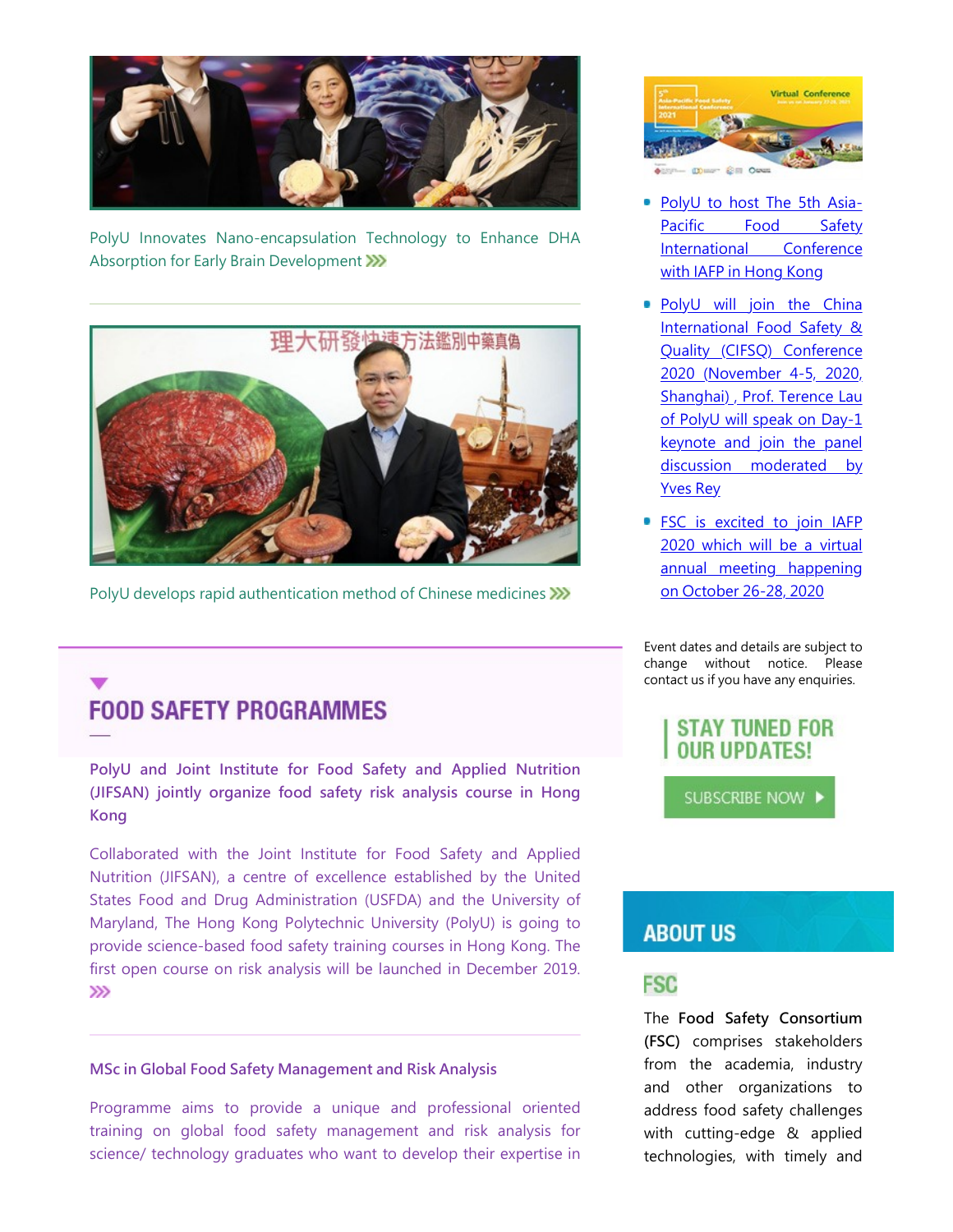the area of food safety and provide students with advanced knowledge in the major and newly emerging hazards affecting food safety from a global perspective.

Graduates are qualified to obtain official certificates on Risk Analysis **FSTRC** the area of food safety and provide students with advanced knowledge<br>
in the major and newly emerging hazards affecting food safety from a<br>
global perspective.<br>
Graduates are qualified to obtain official certificates on Ri the area of food safety and provide students with advanced knowledge<br>
in-depth communications on<br>
findent communications on<br>
food safety related matters.<br>
Graduates are qualified to obtain official certificates on Risk Ana ISO22000 issued by an accredited Certification Body.

in-depth communications on<br>food safety related matters.<br>FSTRC food safety related matters.

in-depth communications on<br>food safety related matters.<br>FSTRC<br>Food Safety and Technology<br>Research Centre (FSTRC)<br>serves as a platform to<br>strengthen local and<br>international collaborations. in-depth communications on<br>food safety related matters.<br>**FSTRC**<br>Food Safety and Technology<br>Research Centre (FSTRC)<br>serves as a platform to<br>strengthen local and<br>international collaborations.<br>Our goal is to safeguard public in-depth communications on<br>food safety related matters.<br>**FSTRC**<br>Food Safety and Technology<br>Research Centre (FSTRC)<br>serves as a platform to<br>strengthen local and<br>international collaborations.<br>Our goal is to safeguard public<br> in-depth communications on<br>food safety related matters.<br>**FSTRC**<br>**Food Safety and Technology<br>Research Centre (FSTRC)**<br>serves as a platform to<br>strengthen local and<br>international collaborations.<br>Our goal is to safeguard publi in-depth communications on<br>
food safety related matters.<br> **FSTRC**<br> **FOOD**<br> **FOOD**<br> **FOOD**<br> **FOOD**<br> **CODE CODE CONTERC**<br> **CODE CODE CONTERCE CONTERCE SAMPLE CONTENT**<br>
of the strengthen local and<br>
international collaboration Our goal is to safeguard public in-depth communications on<br>
food safety related matters.<br> **FSTRC**<br> **Food Safety and Technology**<br> **Research Centre (FSTRC)**<br>
serves as a platform to<br>
strengthen local and<br>
international collaborations.<br>
Our goal is to safeg in-depth communications on<br>
food safety related matters.<br> **FSTRC**<br> **Food Safety and Technology**<br> **Research Centre (FSTRC)**<br>
serves as a platform to<br>
strengthen local and<br>
international collaborations.<br>
Our goal is to safeg cutting-edge skills and tools in research, risk analysis and in-depth communications on<br>
food safety related matters.<br> **FSTRC**<br> **Food Safety and Technology**<br> **Research Centre (FSTRC)**<br>
serves as a platform to<br>
strengthen local and<br>
international collaborations.<br>
Our goal is to safeg stop food-related services. **FSTRC**<br>
Food Safety and Technology<br>
Research Centre (FSTRC)<br>
serves as a platform to<br>
strengthen local and<br>
international collaborations.<br>
Our goal is to safeguard public<br>
confidence by applying<br>
cutting-edge skills and t **Example 18 The Contriguing Control**<br>
Research Centre (FSTRC)<br>
serves as a platform to<br>
strengthen local and<br>
international collaborations.<br>
Our goal is to safeguard public<br>
confidence by applying<br>
cutting-edge skills and Fouries as a platform to<br>strengthen local and<br>international collaborations.<br>Our goal is to safeguard public<br>health and rebuild public<br>confidence by applying<br>cutting-edge skills and tools in<br>research, risk analysis and<br>asse strengthen local and<br>international collaborations.<br>Our goal is to safeguard public<br>health and rebuild public<br>confidence by applying<br>cutting-edge skills and tools in<br>research, risk analysis and<br>assessment and offering one-<br>

Safety and Quality (DISH) is a Example international collaborations.<br>
Our goal is to safeguard public<br>
health and rebuild public<br>
confidence by applying<br>
cutting-edge skills and tools in<br>
research, risk analysis and<br>
assessment and offering one-<br>
stop f Hong Kong/China - Asia Pacific Franchiscondial and rebuild public<br>
confidence by applying<br>
cutting-edge skills and tools in<br>
research, risk analysis and<br>
assessment and offering one-<br>
stop food-related services.<br> **DISH**<br> **DISH Global Centre for Food**<br> From the term of the process of the process confidence by applying cutting-edge skills and tools in research, risk analysis and assessment and offering one-<br>stop food-related services.<br>The Centre for Food Safety and Qualit cutting-edge skills and tools in<br>research, risk analysis and<br>research, risk analysis and<br>assessment and offering one-<br>stop food-related services.<br><br><br><br>**DISH Global Centre for Food**<br>Safety and Quality (DISH) is a<br>unique, non-Example State and Merican Controllation<br>
research, risk analysis and<br>
assessment and offering one-<br>
stop food-related services.<br> **DISH Global Centre for Food**<br> **Safety and Quality (DISH)** is a<br>
unique, non-profit platform<br> **Example 18 The Manuform State Servero American**<br> **CONTREGOTER CONTREGOTER CONTREGOTER CONTREGOTER CONTREGOTER CONTREGOTER CONTREGOTER CONTREGOTER CONTREGOTER CONTREGOTER CONTREGOTER Collaborations in food safety.<br>
The Cen Example 18 The Strate Strate Strate Strate Strate Strate Strate Strate Strate Strate Strate Strate Strate Strate Strate Strate Strate Strate Strate Strate Strate Collaborations in food safety.<br>The Centre aims to translate DISH**<br>
DISH Global Centre for Food<br>
Safety and Quality (DISH) is a<br>
unique, non-profit platform<br>
founded by four economies -<br>
Denmark, Italy, Sweden, Hong<br>
Kong to foster European -<br>
Hong Kong/China - Asia Pacific<br>
collab transfer.



## ADDRESSING UNMET FOOD SAFETY NEEDS THROUGH INNOVATION